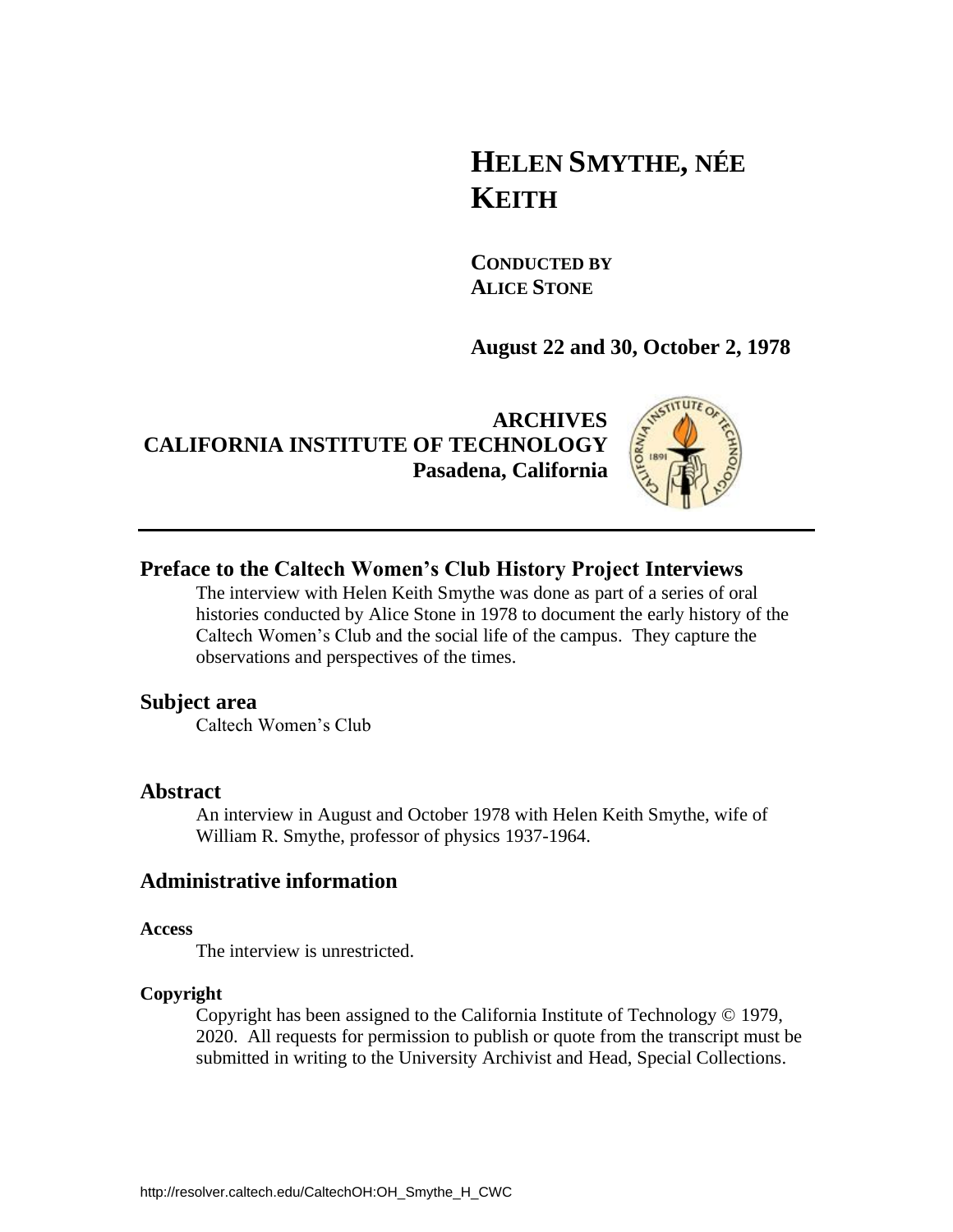#### **Preferred citation**

Smythe, Helen Keith. Interview by Alice Stone. Pasadena, California, August 22 and 30, and October 2, 1978. Oral History Project, California Institute of Technology Archives. Retrieved [supply date of retrieval] from the World Wide Web: http://resolver.caltech.edu/CaltechOH:OH\_Smythe\_H\_CWC

### **Contact information**

Archives, California Institute of Technology Mail Code B215-74 Pasadena, CA 91125 Phone: (626)395-2704 Fax: (626)395-4073 Email: archives@caltech.edu

Graphics and content © 2020 California Institute of Technology.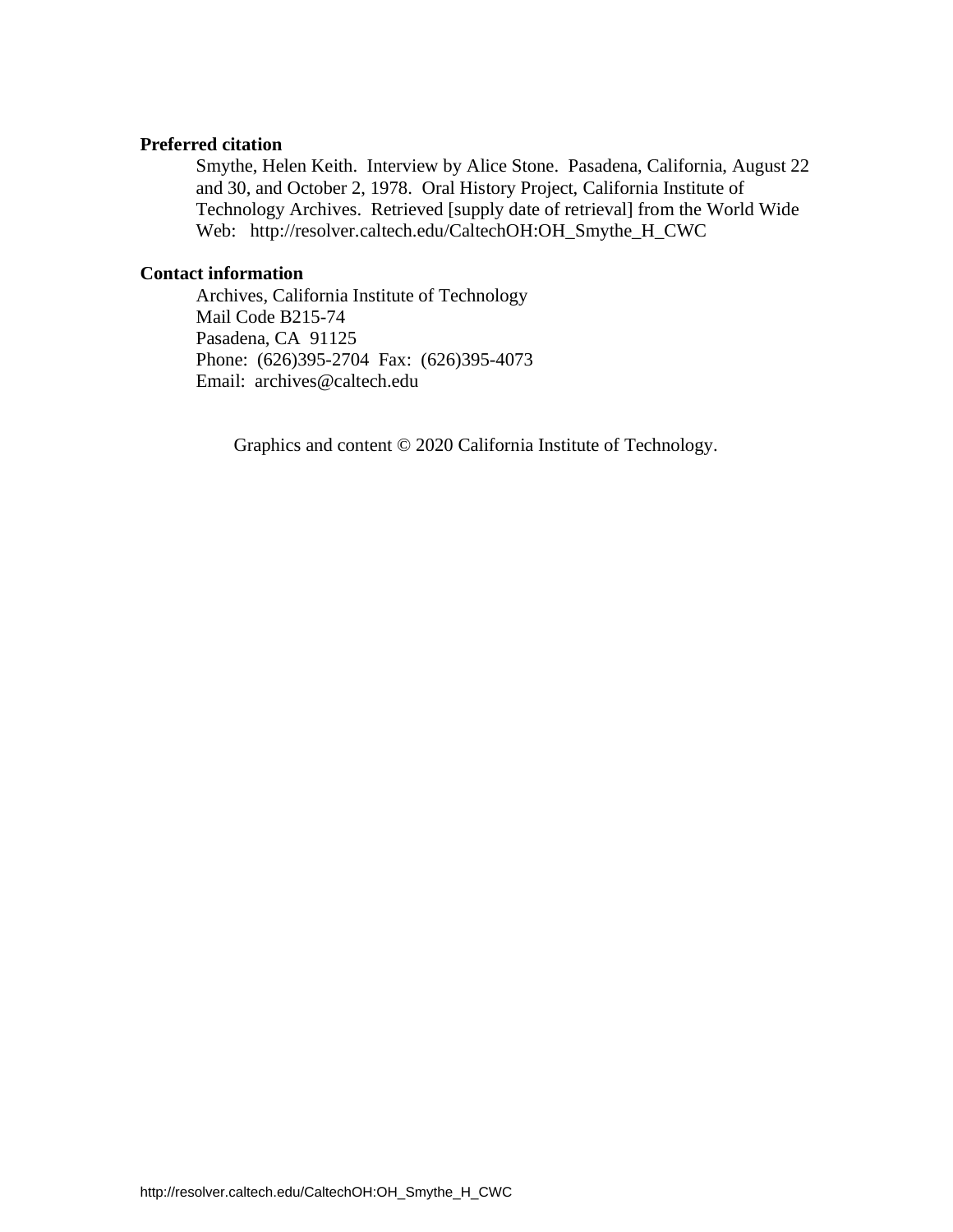**CALTECH WOMEN'S CLUB**

**ORAL HISTORY INTERVIEWS**

# **INTERVIEW WITH HELEN SMYTHE, NÉE KEITH**

# **PRESIDENT OF THE CALTECH WOMEN'S CLUB 1928-1929**

**[WIFE OF WILLIAM R. SMYTHE, PROFESSOR OF PHYSICS]** 

**CONDUCTED BY ALICE STONE AUGUST 22, 1978 AUGUST 30, 1978 OCTOBER 2, 1978** 

**Copyright © 1979, 2020 by the California Institute of Technology**

http://resolver.caltech.edu/CaltechOH:OH\_Smythe\_H\_CWC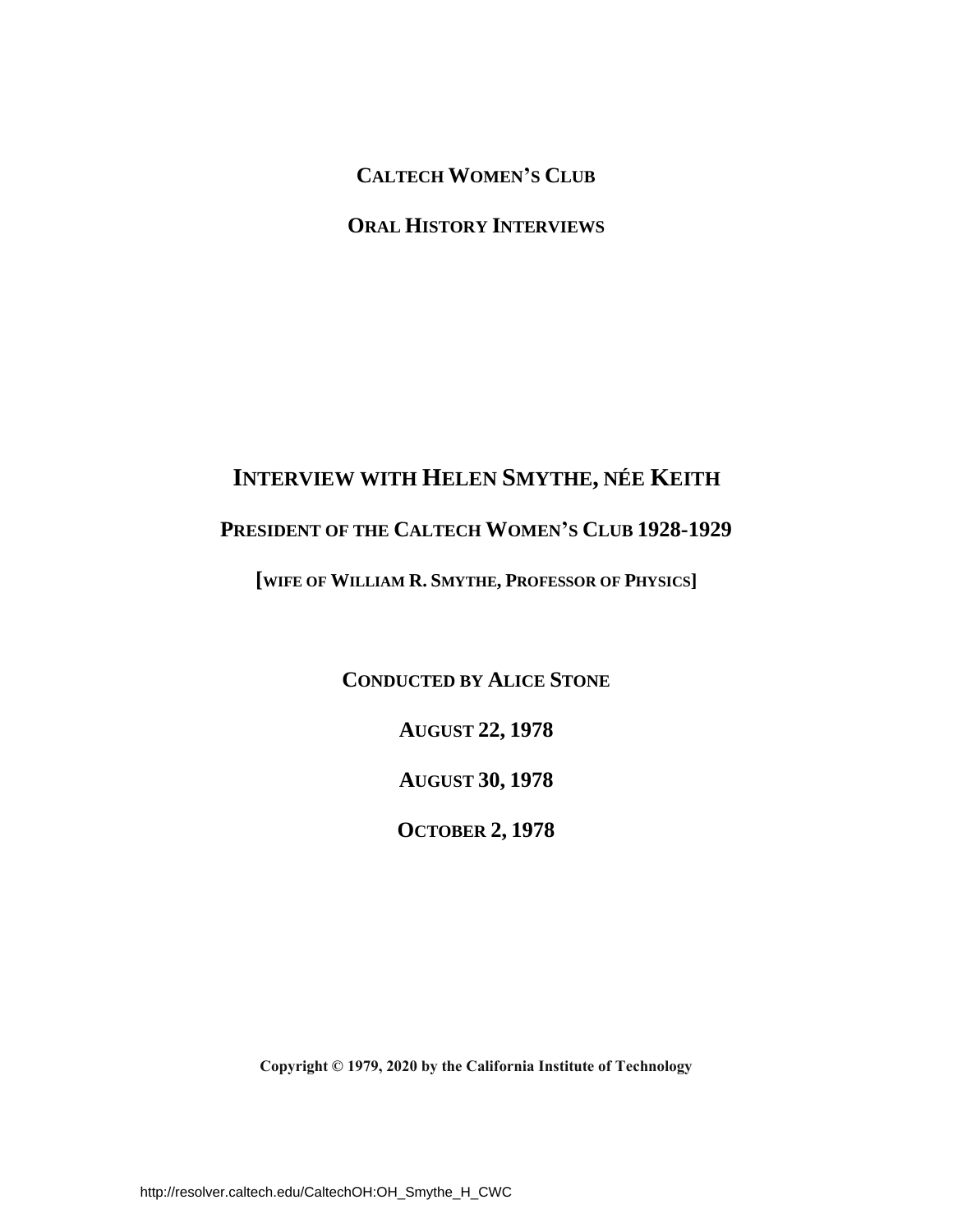# **WOMEN'S CLUB OF THE CALIFORNIA INSTITUTE OF TECHNOLOGY**

### **HISTORY PROJECT**

#### **Interviews with Club Presidents serving from 1916 to 1931**

#### **1979**

#### **INTRODUCTION**

When Roxana Anson was president of the Caltech Women's Club in 1977-1978, she noticed that though the Club was founded in 1916, there were no records dating before 1931. She asked me to establish some form of historical record for that period.

We decided to limit ourselves to informal interviews of women who served as president from 1916 to 1931. Tapes or notes would be transcribed, and excerpts published in the monthly Club *Bulletin*. To ensure continuity of possession of at least one copy of the Project, the Caltech Archives agreed to become the primary repository, with a duplicate to remain in the Club files.

The Project assumed a pattern and identity stemming directly from the Women's Club, which was formed as a purely social organization and still sees itself as such. In this context, it seemed inappropriate to ask for personal details that were not volunteered and to pursue apparent inaccuracies.

Caveats should be noted. First, not all the living 1916-1931 presidents are included. Hazel Bates (Mrs. Stuart J. Bates, Chemistry), was unable to complete her interview because of illness, though it is hoped she will be able to at some later date. Second, we interviewed a gracious lady we mistakenly believed to have been the first Women's Club president, Mrs. Walter Adams. Unfortunately, the first Mrs. Adams died shortly after she served as president, and we were unaware of Mr. Adams' second marriage until after the interview appeared in the *Bulletin*. Third, the Project has been completed without the benefit of several pairs of eyes checking for errors. Therefore, there are probably many, and are all mine.

We hope the Project will be viewed as being both complementary and complimentary: complementary in that it concentrates on the Institute's social—as opposed to scientific life—through memories of faculty wives; and complimentary in that through the Project we spent some time with—and thus paid homage to—those women who established traditions of helpfulness and friendliness that make our lives more pleasant.

Alice Stone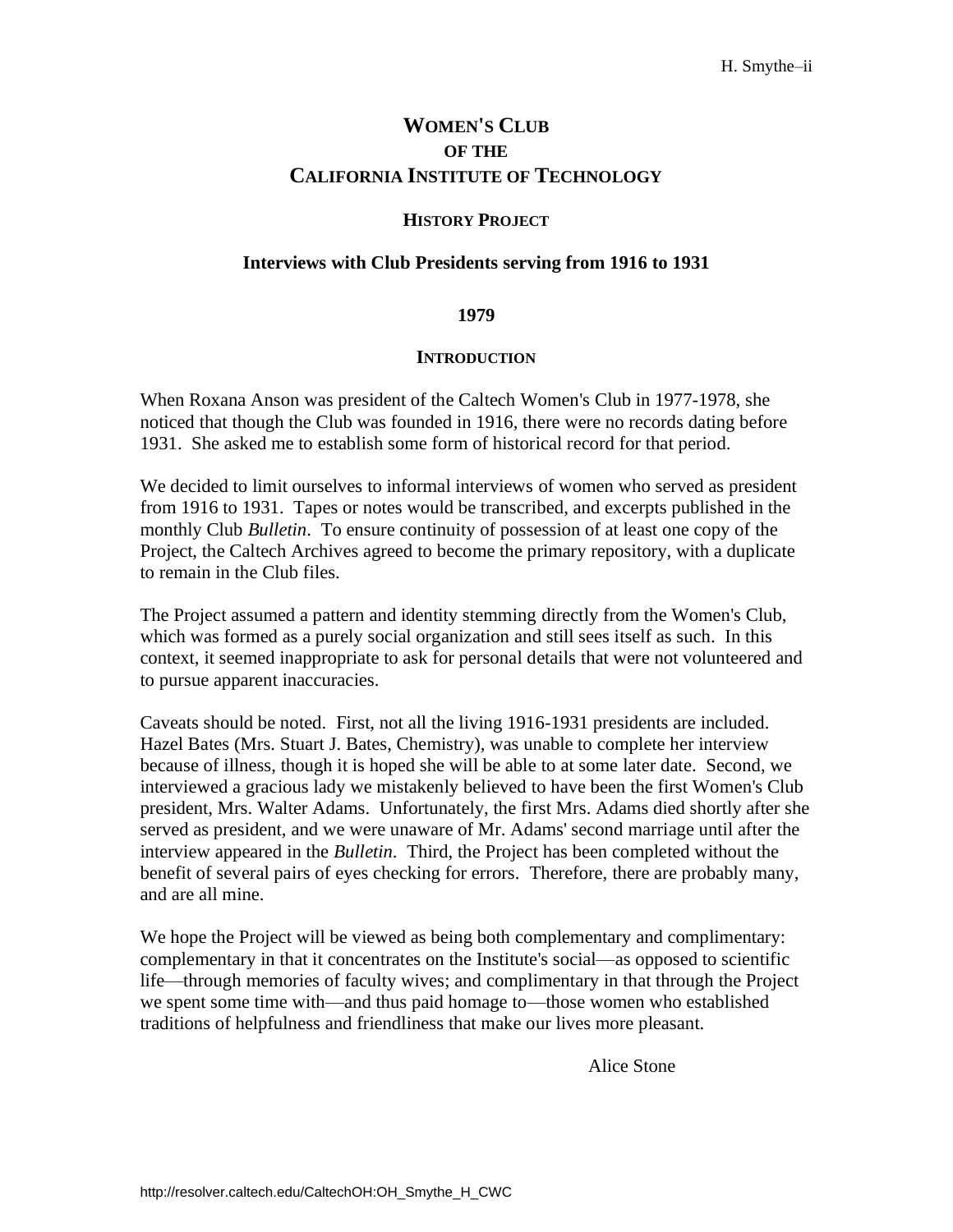# **TABLE OF CONTENTS**

# **INTERVIEW WITH HELEN KEITH SMYTHE**

| Edited version appearing in Caltech Women's Club Bulletin, January 1979                                                    | $1 - 3$ |
|----------------------------------------------------------------------------------------------------------------------------|---------|
| Alice Stone's correspondence with Helen Keith Smythe                                                                       | $4 - 5$ |
| <b>Transcript of Alice Stone's shorthand notes during phone interviews</b><br>on August 22, August 30, and October 2, 1978 | $6-11$  |

12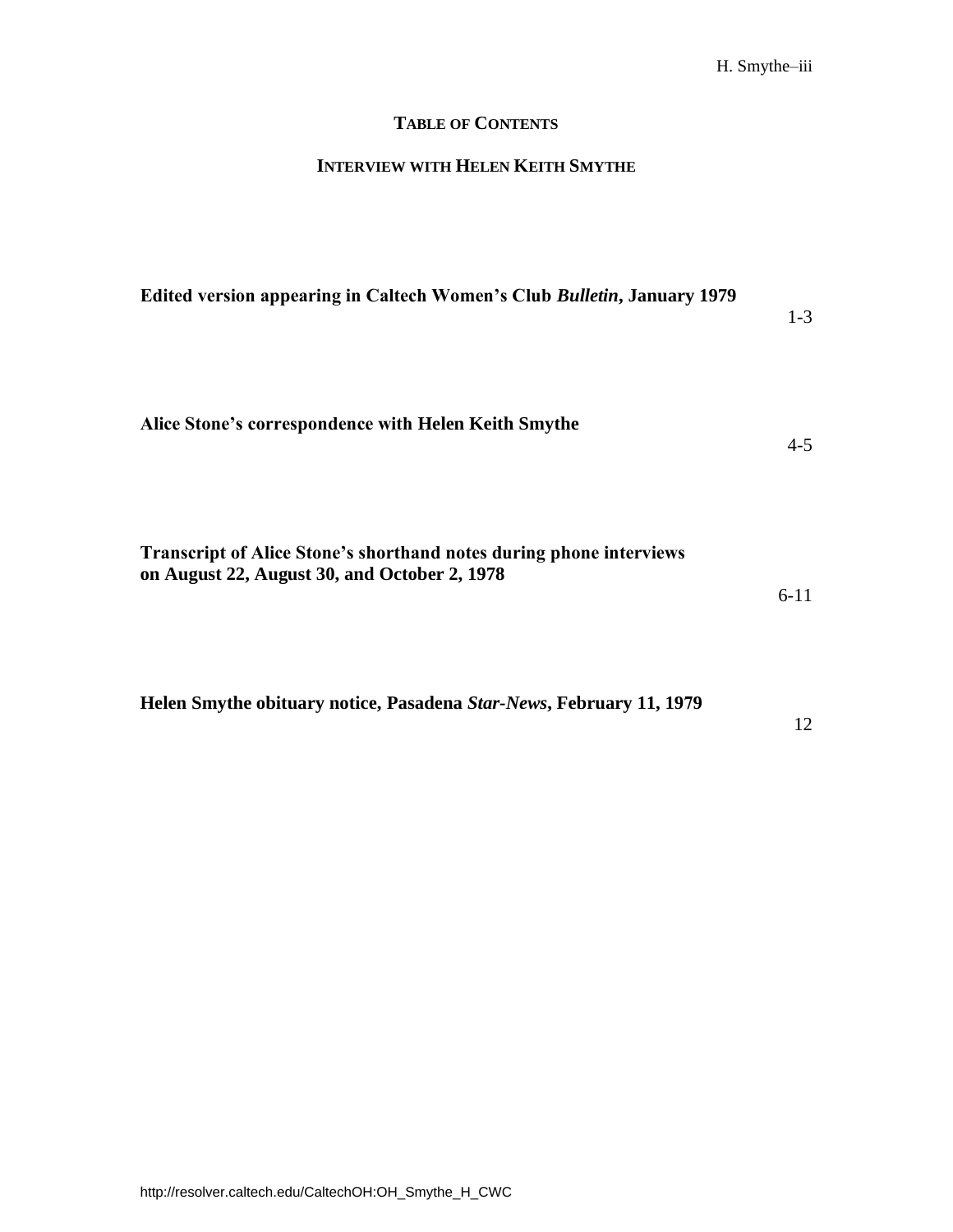#### **Edited version for Women's Club** *Bulletin***, January 1979**

# **INTERVIEW WITH HELEN KEITH SMYTHE**

**President of Caltech Women's Club 1928-1929 [wife of William R. Smythe, Professor Emeritus of Physics]** 

> **Conducted by Alice Stone Fall 1978, Pasadena**

STONE: Mrs. Smythe, where did you live when you first came to Pasadena?

MRS. SMYTHE: We all, when we first came here, lived in the bungalow courts near the campus. They backed onto the property of an architect, Albert Lombard, who had some tennis courts. Another woman and I climbed the back fence and used these, since the Lombards said we might.

One year, when I was living there, Greta Millikan took up the idea that being a good president's wife meant calling on people in the fall before the club year started. It became a sort of telephone watch, because people would call one another and say, "She was just here!"

Mrs. Millikan was well organized. She wasn't, of course, officially an officer of the Club, but when meetings were at her place, she did take charge. She would pick from the graduate students' wives or other people to do things.

STONE: Where were club meetings generally held?

MRS. SMYTHE: We met in Culbertson, and the meetings were held in the auditorium itself. The refreshments had to be served downstairs and there was a very narrow stairway. Whoever had charge of refreshments the first meeting of the year tried to grab off something easy, like French pastries, so we had trays and trays of French pastries ready.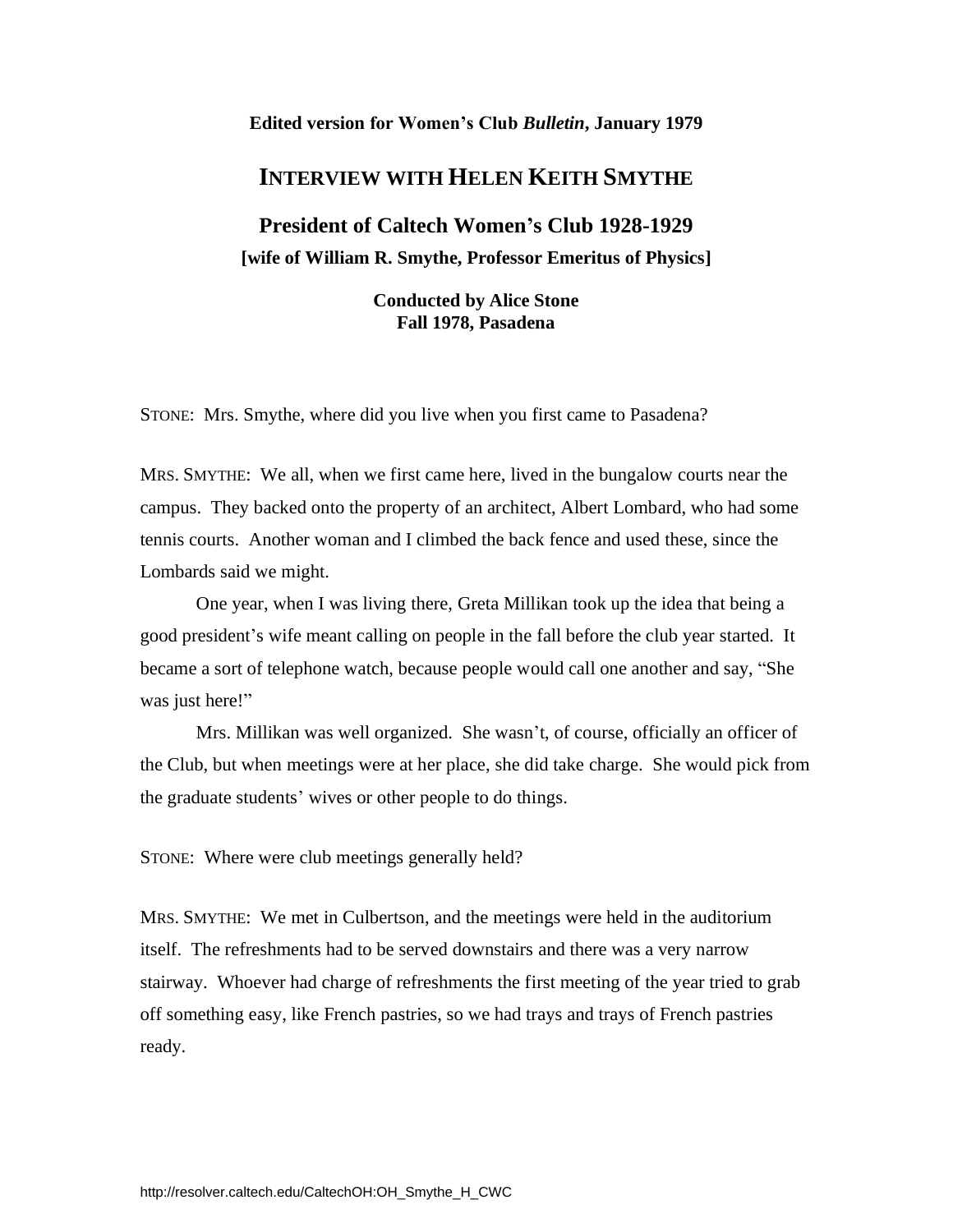One year, after the meetings had moved to the Athenaeum, Mrs. Einstein was here. She looked at the pastry tray that was passed to her and said, "Oh, I think I'd just like a sandwich." So, I raced to the kitchen to see if I could manage to make some sandwiches. It was rather like a command, you know, coming from Mrs. Einstein.

STONE: Were there other club activities besides meetings, small group meetings, trips and things?

MRS. SMYTHE: We had a book club that was not part of the Women's Club. Membership was limited to eighteen. It didn't meet on campus, and you could belong only if you had some relative who was officially on campus. I remember we had our June meeting one year at the Millikans; and believe it or not, it was supposed to be a garden meeting and it was so cold we had to go in and sit by the fireplace.

We also had what I think of as "Death Valley Days." Maybe three or four cars would agree to go on an informally organized trip. We ate together as a group and put our supplies together and worked out something right there over the fire.

Once we decided it would be quite an adventure to go down in an inactive mine that was across the border. The first fifty feet or so we had to crawl, then it would start to dip, we'd shinny down, and then we'd have to crawl some more. There were the most beautiful white stones—milk white. I have this one piece as big as a child's head. We carried these out by stuffing them in our blouses or shirts and crawling along. You can see we weren't too puny, depending on a soft, easy experience.

STONE: Did you go on other trips?

MRS. SMYTHE: Yes, but not quite like that. I think I was the first woman who ever slept in the "Monastery" at Mt. Wilson. Dr. Michelson was repeating his experiment on the velocity of light, and his man who ran all the equipment asked if Ralph would come up there and spend a month. It was quite an adventure for a young married couple at the time. When it came to a certain point, there was a convention that had reserved most of the cabins so there was a question of where to go. I was finally put in the Monastery. There was a woman housekeeper, and I had a room to myself.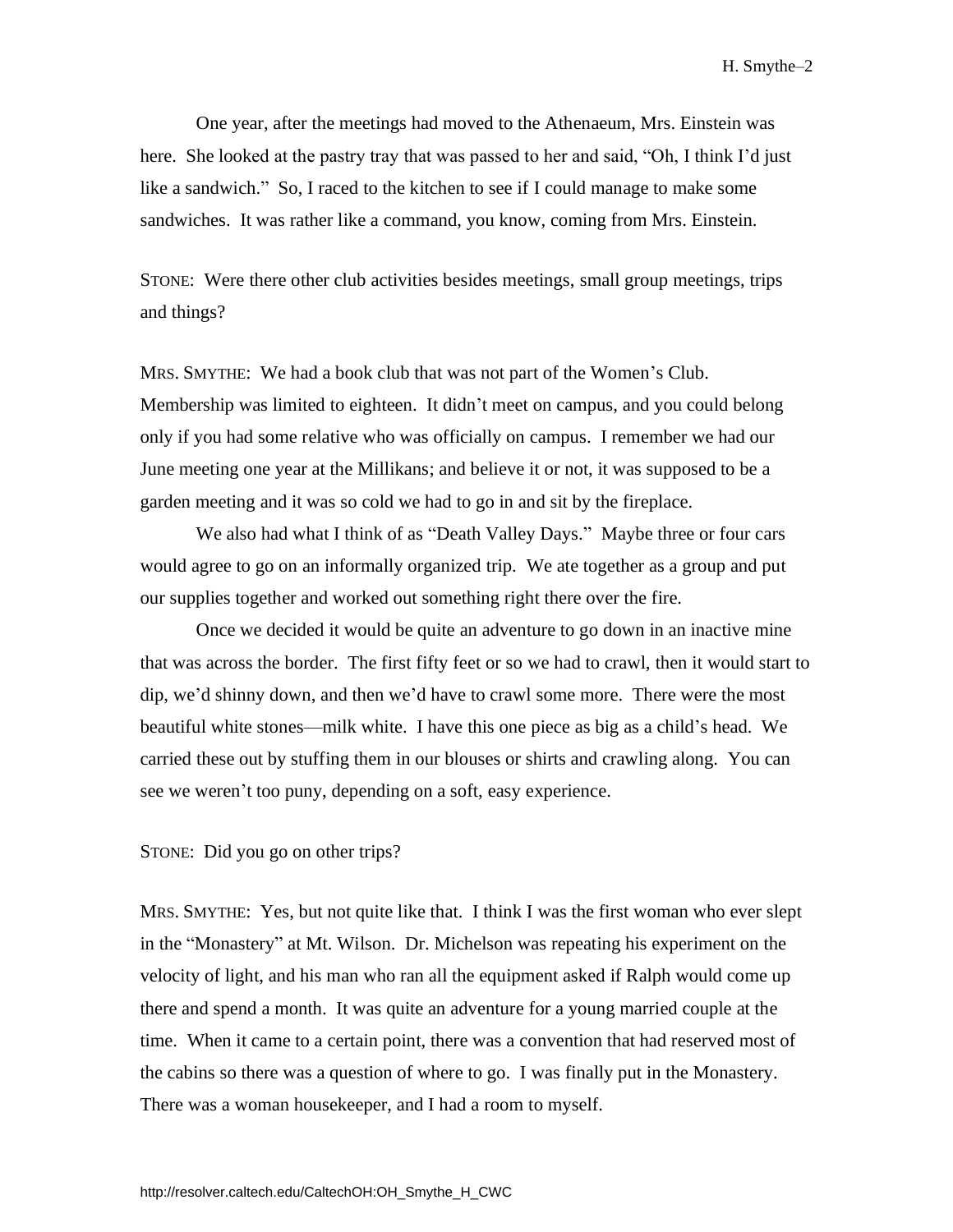Before we came to Caltech, we went to the Philippines. Ralph was getting his PhD in [University of] Chicago. While he was there, he lived in the Gamma Alpha House. There was some member who had just come back from the Philippines, having resigned. We finally seized on the wonderful idea of taking his place. We went over halfway around the world and got the money to go the rest of the way. We were married in March 1921, arrived in the Philippines in May of that year, and stayed until 1923.

When we left for the Philippines, we were put on an Army transport at the last moment. All Ralph's expenses were paid by the Department of Education in the Philippines. Instead of \$375 on the Princess ship, we paid \$1.75 for food. It was a funny feeling going out of San Francisco Bay and seeing the only person you knew only at mealtimes and on deck.

We stopped in Guam—not many people had, then. They were unloading lighters of cabbage. We wondered how the cabbage would stand up to the tropical climate, and who would supply the corned beef!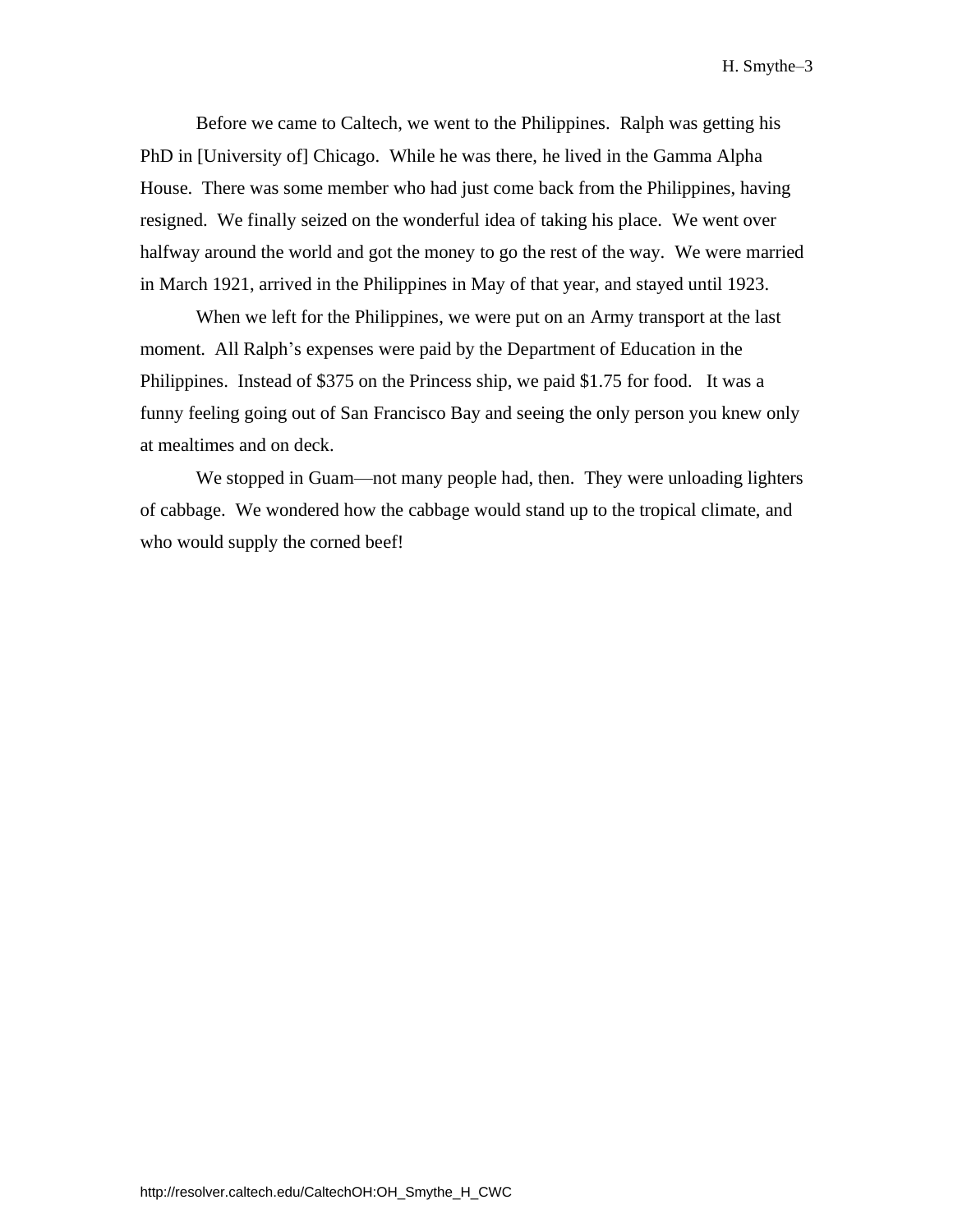# **ALICE STONE'S CORRESPONDENCE WITH HELEN KEITH SMYTHE**

## **August 24, 1978**

Dear Helen,

Just a note to say thank you for taking the time to talk to me on Tuesday afternoon—

I can't tell you how much I enjoyed hearing your memories of Caltech before it became as big as it is now. I would like to have known the campus—and for that matter— California and Pasadena at that time.

As I told you, this is all part of the Women's Club History Project, which is a series of interviews with women who served as president of the Club between 1916 and 1931, when records begin. I took notes during our telephone conversation, and, as you said that I might, I will include your memories of the Women's Club and your trips in the material that will go both to the Caltech Archives and the Women's Club files.

Since our conversation was by telephone and the record of it is my notes, I don't think it will be necessary for you to go through the rather bothersome procedure of signing a formal release for the Archives, who will, officially, hold the rights to the Project. We are also planning to include excerpts from the interviews in the *Bulletin* this coming year. I will of course stay as close as I can to your actual words. (You might also like to know that according to the guidelines of the Project we carefully observe all "off the record" requests.)

Again, thank you so much, and I may indeed take you up on your kind offer of calling again if I have any questions.

With affection, Alice Stone

### **September 18, 1978**

Dear Helen,

When we spoke on August 30, you said that it was all right if the results of our telephone conversations as part of the Caltech Women's Club History Project were written up for the Women's Club *Bulletin* and the material passed on to the Caltech Archives. As I was working with my notes, it occurred to me that you might like to have copies of both my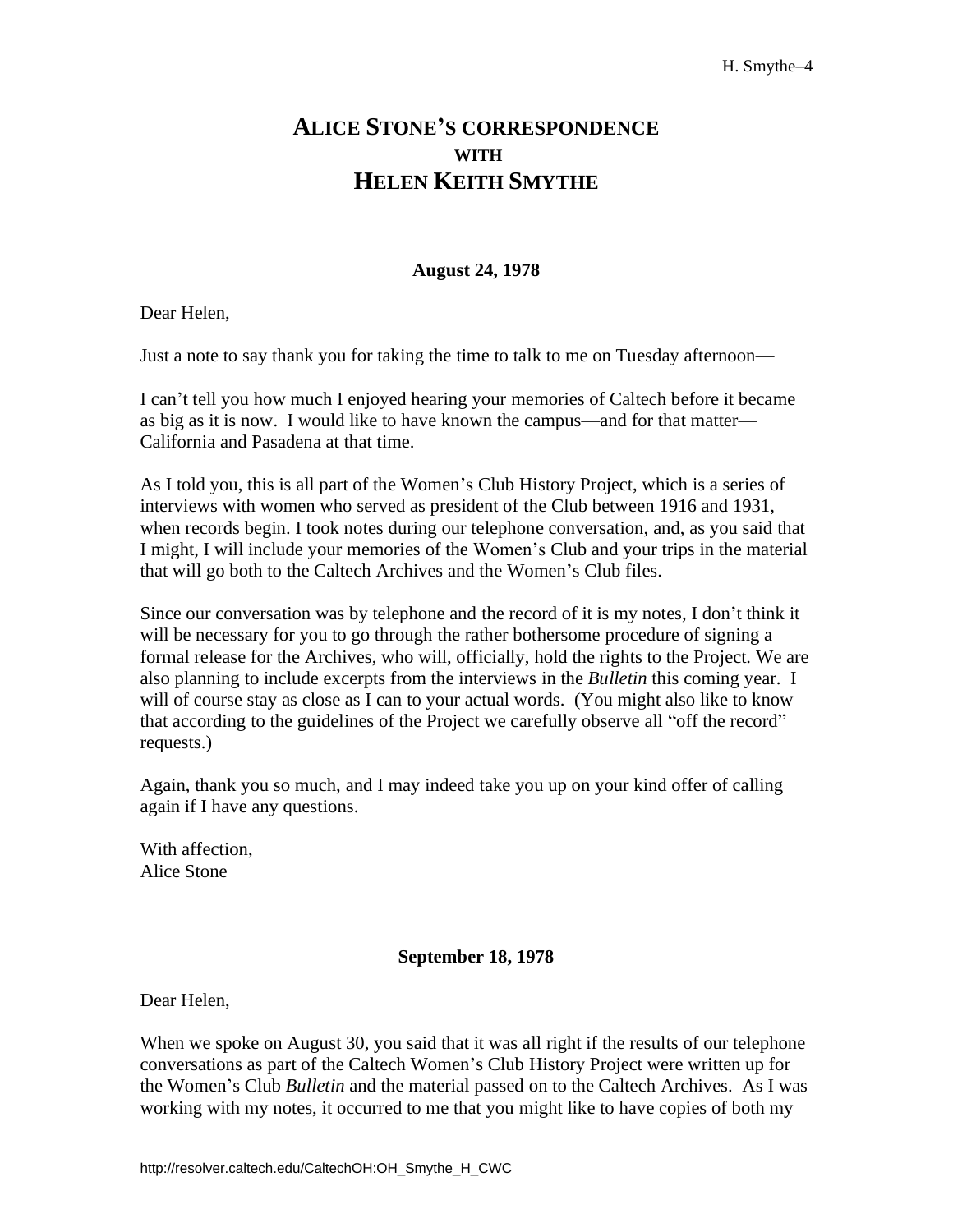shorthand notes and the finished, edited version which will appear in the *Bulletin* after the first of the year.

Bear in mind that the "Transcript of Shorthand Notes" is really much like a grocery list one jots down to jog the memory. I took those notes, rearranged them, added questions that I remembered asking, and came up with the "Edited" and condensed version that will appear in the *Bulletin*.

If you find any errors you feel are important enough to correct, let me know and I'll fix them.

I hope you enjoy reading through these as much as I have enjoyed working with them since it gave me a chance to re-live our conversations. I envy you your trips and travels—I would like to have gone then.

With affection, Alice Stone

### **October 6, 1978**

Dear Helen,

I have just this past minute captured enough time to go over my notes of our conversation this past Monday and want to say thank you so much for calling to give me the corrections and your additional insights. Everything you told me made what we have talked about more real.

Am so glad you enjoyed looking over everything—I certainly enjoyed working on it.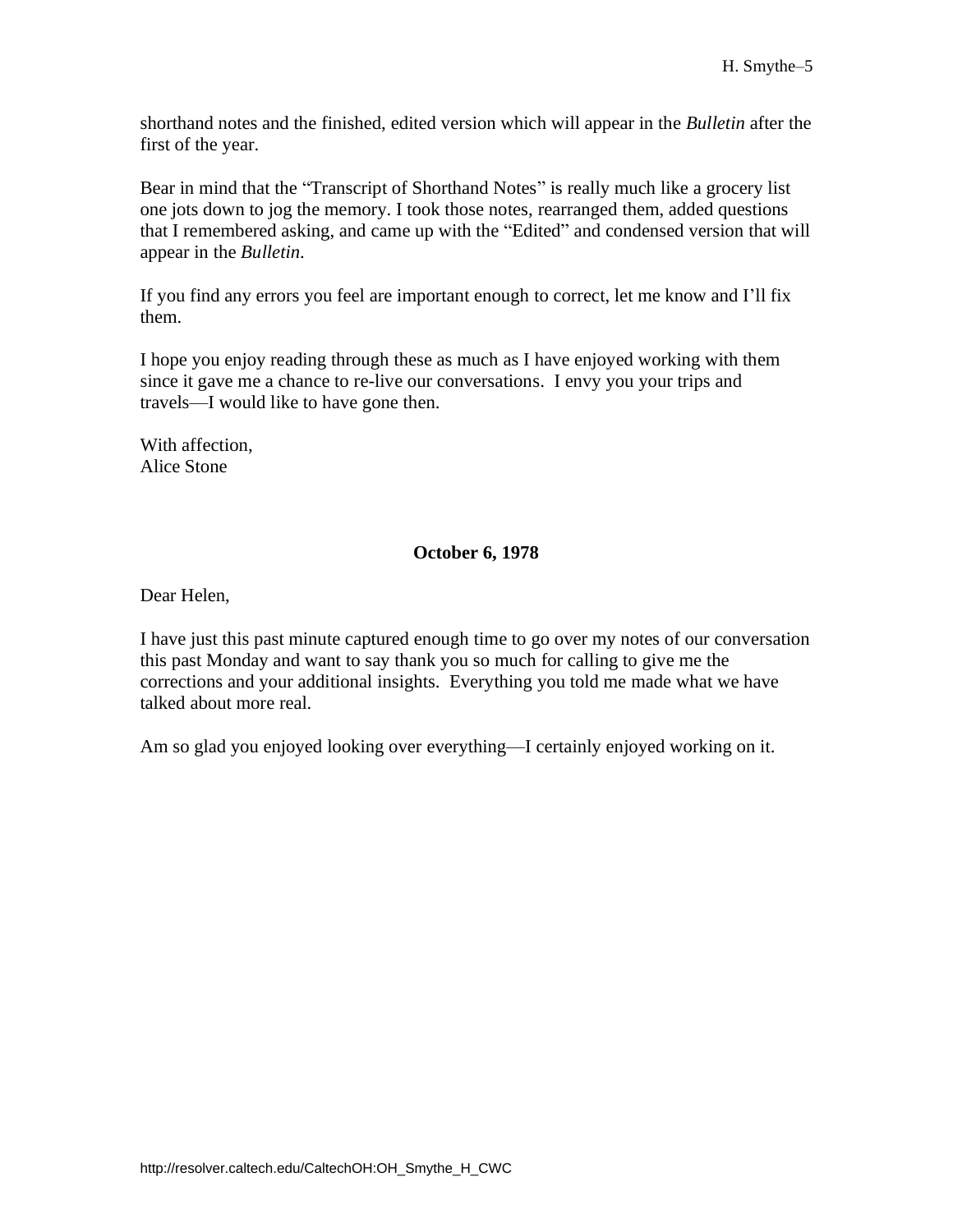# **TRANSCRIPT OF ALICE STONE'S SHORTHAND NOTES**

# **During phone interviews with Helen Keith Smythe Conducted by Alice Stone**

#### **August 22, 1978**

A book club was started. It didn't meet on campus, but you could belong only if you had some relative who was officially on campus. I remember we had our June meeting at the Millikans' residence; and believe it or not, it was supposed to be a garden meeting and it was so cold that we had to go in and sit by the fireplace. Mrs. Millikan liked to read things like *Winnie the Pooh*—very coy. Mrs. Millikan was well organized, and she would pick from the graduate students' wives or other people to do things in her home. She wasn't of course officially an officer of the club, but at her place she did take charge. I remember Helen Millikan—lively. I remember a meeting at the senior Millikans where Helen was outside playing hopscotch with some of the graduate students. She was a lively person.

I spoke of going to Death Valley—"Death Valley days" then. Those trips were informally organized. They were people from the Club, though they were not a club activity. Maybe three or four cars would agree to go. The [Lee] DuBridges, the [Arnold] Beckmans, and the [Richard] Suttons.

We all, when we first came here, lived in the bungalow courts there near the campus.

The Club met in Culbertson and the meetings were held in the auditorium itself. Culbertson didn't expand well. It held the Club unless we had a very unusual program. The refreshments had to be served downstairs and there was a very narrow stairway. Whoever had the first meeting of the year tried to grab off something easy, like French pastries, so we had trays and trays of French pastries ready. Mrs. Einstein was there, and she looked at the tray passed to her and said, "Oh, I think I'd just like a sandwich." So, I raced out to the kitchen to see if I could manage to make some sandwiches. It was rather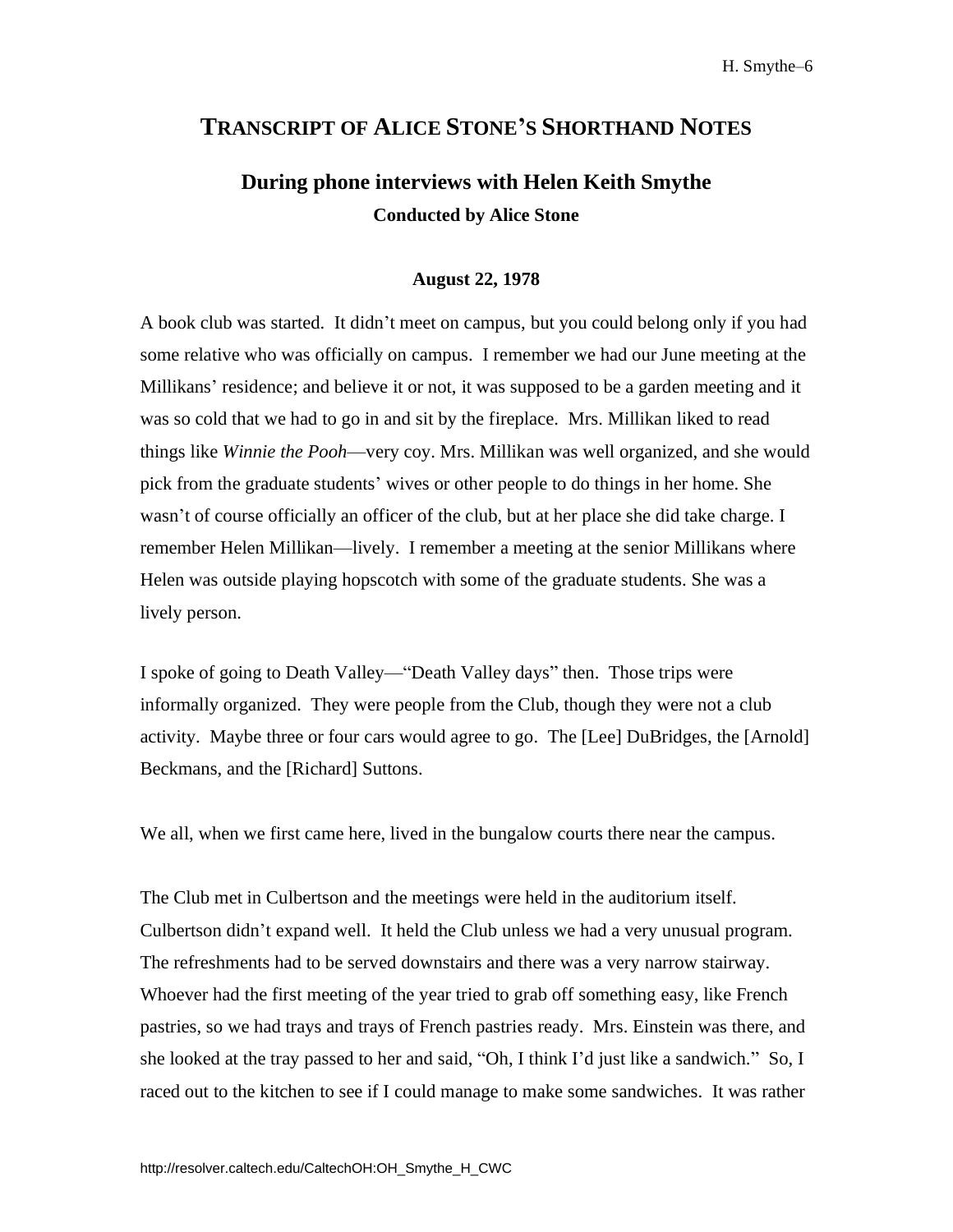like a command, you know, coming from Mrs. Einstein. [Phone conversation, 10/2/78: the incident with Mrs. Einstein took place in the Athenaeum Hall of Associates.  $-A$ . Stone]

I've been thinking about our "Death Valley Days." Three or four of us would decide to go. Of course, our cars varied in performance. I think it was the Suttons who had a little Ford runabout in which they'd come across the country. Grace Sutton was a great friend of mine, so I can say this—She was a graduate of Sargeant School of Physical Education and said that most of the time coming across country she was either on her knees trying to save her back or else with her feet hanging out the window.

[Regarding the Death Valley trip.] The DuBridges went one year. The Beckmans, the Suttons. We ate together as a group. We put our supplies together and worked out something right there over the fire. We didn't have those camp stoves. Across the border was a mine. We decided it would be quite an adventure to go down in that. The first fifty feet or so we had to crawl, then it would start to dip. We'd shinny down, and then we'd have to crawl some more. There were the most beautiful white stones—milk white. I'm not a geologist, but it wasn't milk quartz, I'm sure of that. I have this one piece as big as a child's head. We carried these out by stuffing them in our blouses or shirts and crawling along. You can see we weren't too puny, depending on a soft, easy experience.

I couldn't help thinking of the people from that group. DuBridge became president, of course, and is still the "guardian spirit" of the organization. Beckman came back and presented the Beckman Auditorium.

These Death Valley trips were always in spring vacation. We tried to vary the route. Went in by Rosebud Canyon one year, another year from the south end.

[Regarding a mine they explored near Minden, Nevada, east southeast of Lake Tahoe. – A. Stone.] I don't believe it was working. There was a caretaker, I guess. Minden is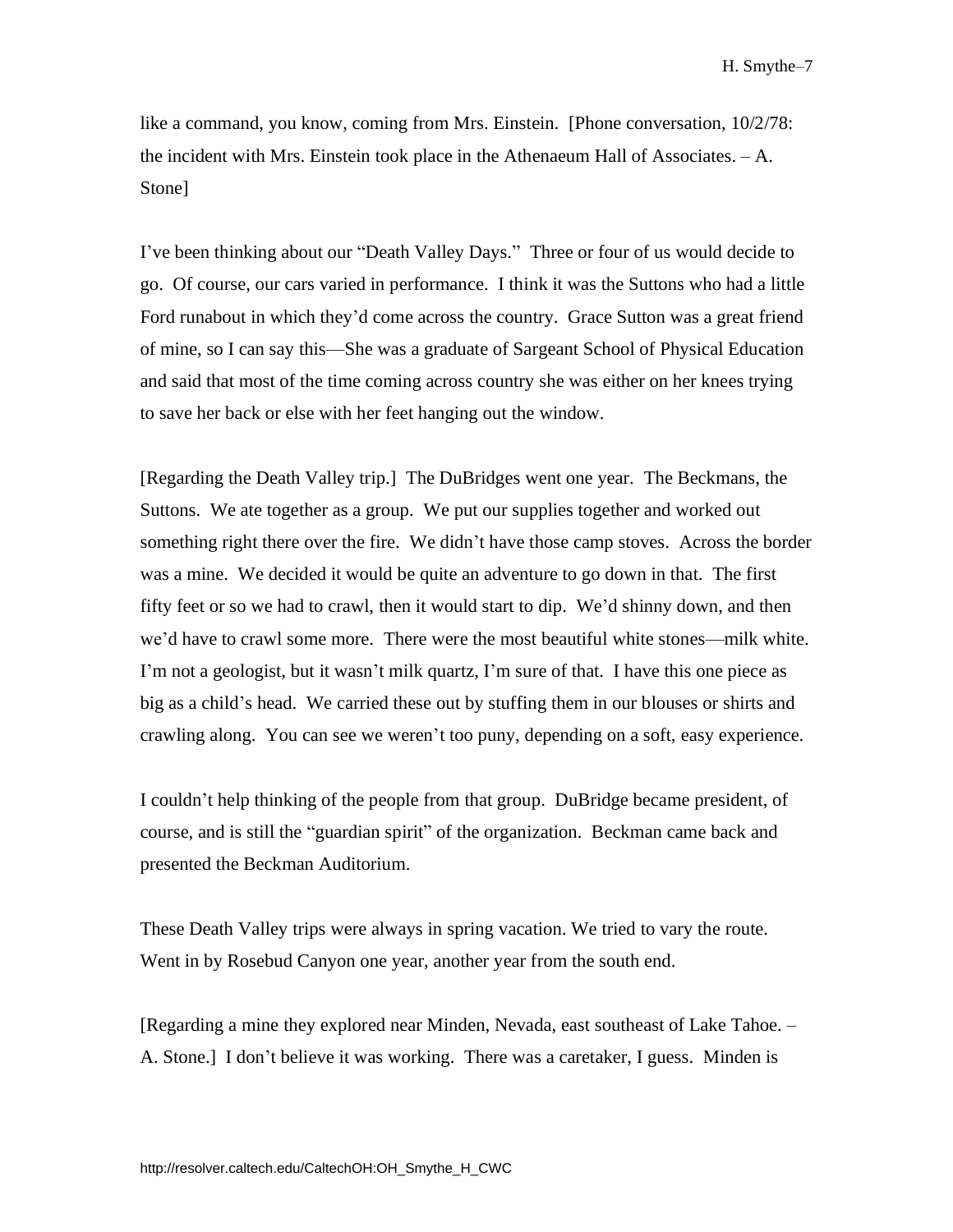across the border, the other side of Death Valley. Most of the buildings were partially depleted, since lumber was at a great premium.

#### **August 30, 1978**

Mrs. Millikan referred to as Greta. One year, before the club year opened, she decided to go around and call on people. It became a sort of telephone watch. People would call one another and say, "She was just here." This especially happened in the bungalow court which was well filled with Caltech people. Mrs. Millikan took up the idea that being a good president's wife meant calling on people in the fall.

Mrs. Laing was quite advanced and startling in her ideas. When she was elected president, there was some trepidation as to what kinds of programs she would have; but as I remember it, when she was elected, she became quite conservative. Maybe that's one way to handle advanced people—elect them to office.

I think I was the first woman who ever slept in the "Monastery" at Mt. Wilson. Dr. [Albert A.] Michelson was running his experiment on the velocity of light. A beam of light was shot to the mountain to the east. This had to be done twice a day. Michelson's man who ran all the equipment asked if Ralph would come up there and spend a month. Being a National Research Fellow, he could not expect any pay, so it was for expenses. Even so, it was quite an adventure for a young married couple at the time. When it came to a certain point, there was a convention that had reserved most of the cabins so there was a question of where to go. I was finally put in The Monastery. There was a woman housekeeper. I had a room to myself. I don't remember what became of Mr. Smythe.

When we left for the Philippines, we were on an Army transport at the last moment. All Ralph's expenses were paid by the Department of Education in the Philippines. Instead of \$375 on the Princess ship, we paid \$1.75 a day for food. It was a funny feeling going out of San Francisco Bay and seeing the only person you knew only at mealtimes and on deck.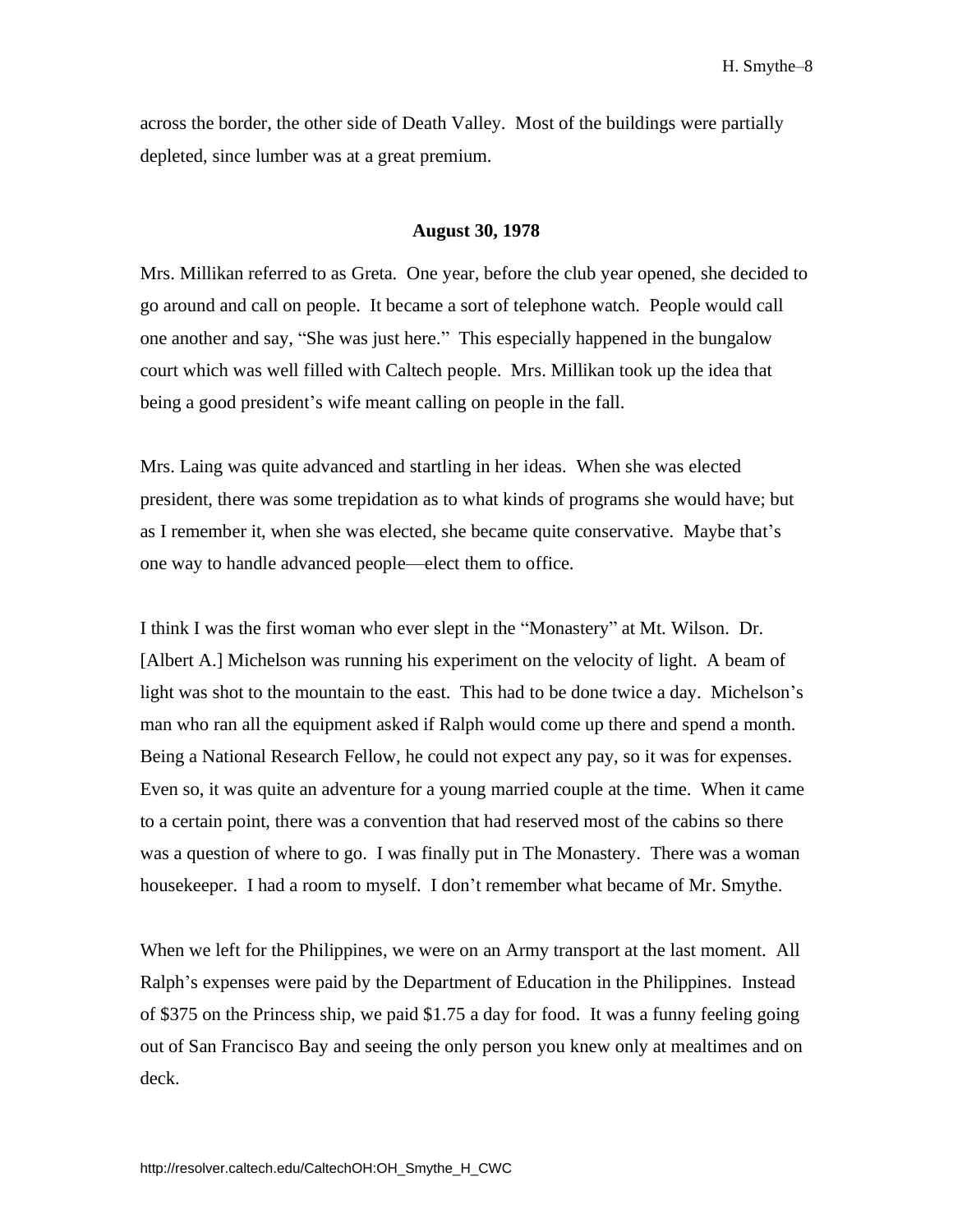The "old guard" of the Women's Club was running it when I came [in as Club president]. The first thing I did was to appoint women to the Board who were not of the old guard.

The bungalow courts backed onto the property of an architect, Albert Lombard. They had tennis courts. And another woman and I climbed the back fence and used these courts, since the Lombards said we might.

Ralph was getting his PhD in [University of] Chicago. While he was there, he lived in the Gamma Alpha house. There was some past member who had come back from the Philippines—resigned. There was a wonderful idea that we finally seized on to take his place. We went over halfway around the world and got the money to go the rest of the way.

Arrived in the Philippines in May 1921. Married in March 1921. Stayed there until 1923. We stopped in Guam. Not many people had, then. They were unloading lighters of cabbage. We wondered who would supply the corned beef, and how the cabbage would stand up to the tropical climate. And then we steamed to some of the smaller islands of the Pacific to see if there were any shipwrecked people. It was a 30-day boat ride. Many of the people were going out to go in service, and some were returning. They had interesting tales to tell of the conditions there.

It was the first time Mr. Smythe had to give up his Army gun. He was in service during World War I. He was at Dartmouth. I met him on a house party at a sorority house.

The book club was not connected with the Women's Club. No guests were allowed except for house guests, and membership was limited to eighteen.

We always had when, we could get her, [concert pianist] Lillian Steuber. She had a patroness in Pasadena who was backing her. She is so meaningful in Pasadena. She was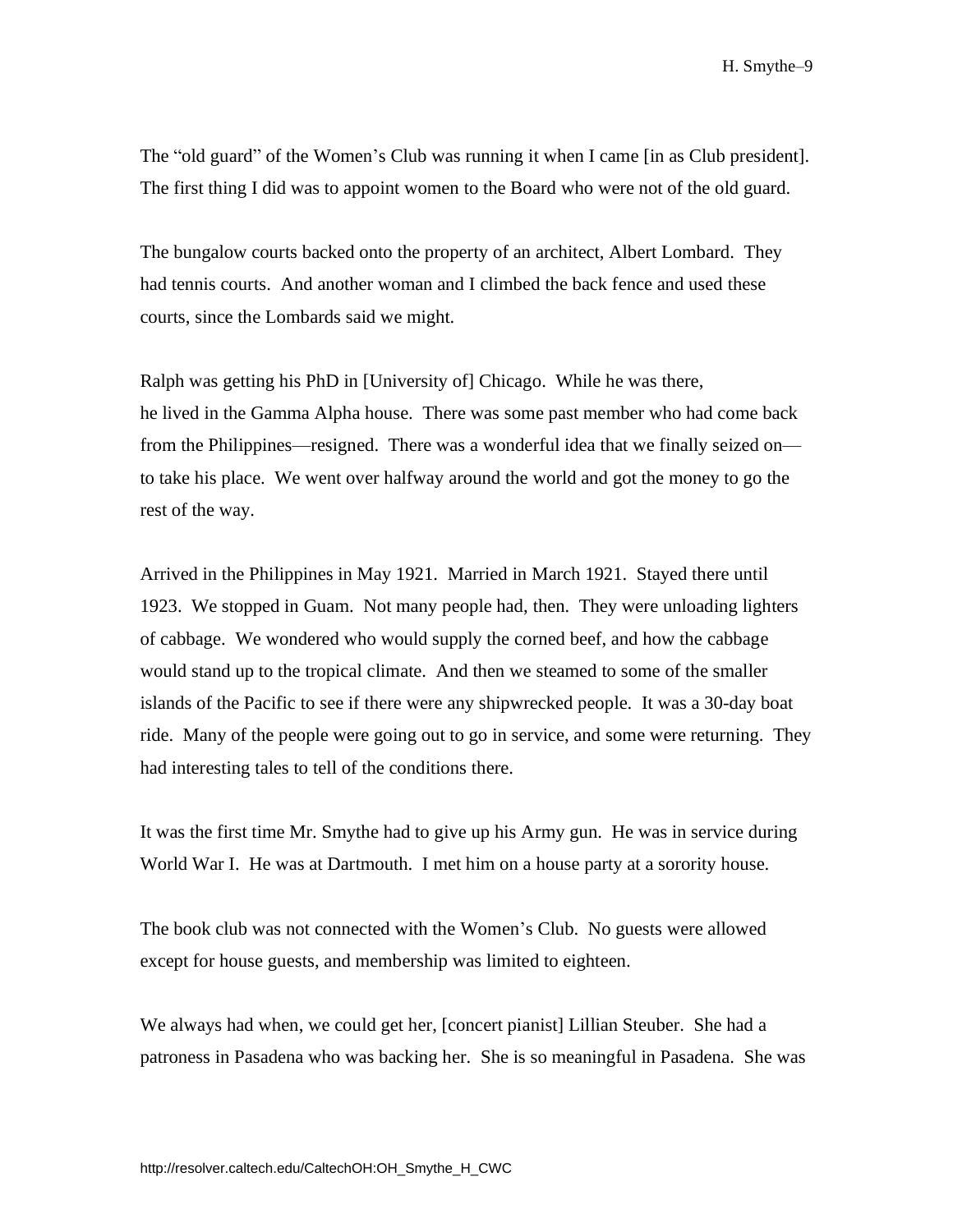partial to our group in that sense and came when she could. I know we had her in the early days.

#### **October 2, 1978**

The incident with Mrs. Einstein took place in the Athenaeum. You think you are so smart with French pastry, and then you run up against someone of her ilk. I do not know how she fared. [Whether or not Mrs. Einstein ever got her sandwich. –Alice Stone] You see she managed things a great deal for Mr. Einstein. You see, the transport was provided [for] him. He did not have to pay or provide his own facilities for getting around. He felt that his regular chauffeurs should not have to work in the evenings.

One of the main points is that the club did not organize activities for the members, so the members on their own did things.

The Helen Millikan incident of the hopscotch game took place on Palmetto Drive.

The Einsteins were here after the Athenaeum was built.

I hope you understand that my not participating in the club does not mean that I have any offish feeling. I have just gone a different direction.

[Regarding the disposition of the interview notes] I am so pleased and happy with this that anything you do will be fine.

[A. A.] Michelson's "man" was the brother of the man who was the head of the physics shop for so many years—Pearson. The experiment always ran at 5:30 am and 5:30 p.m.

A relative of Michelson's is writing his biographical background and got in touch with Ralph because Ralph was one of the few men who can give any background on Michelson during that period. Ralph got his PhD under both Michelson and Millikan.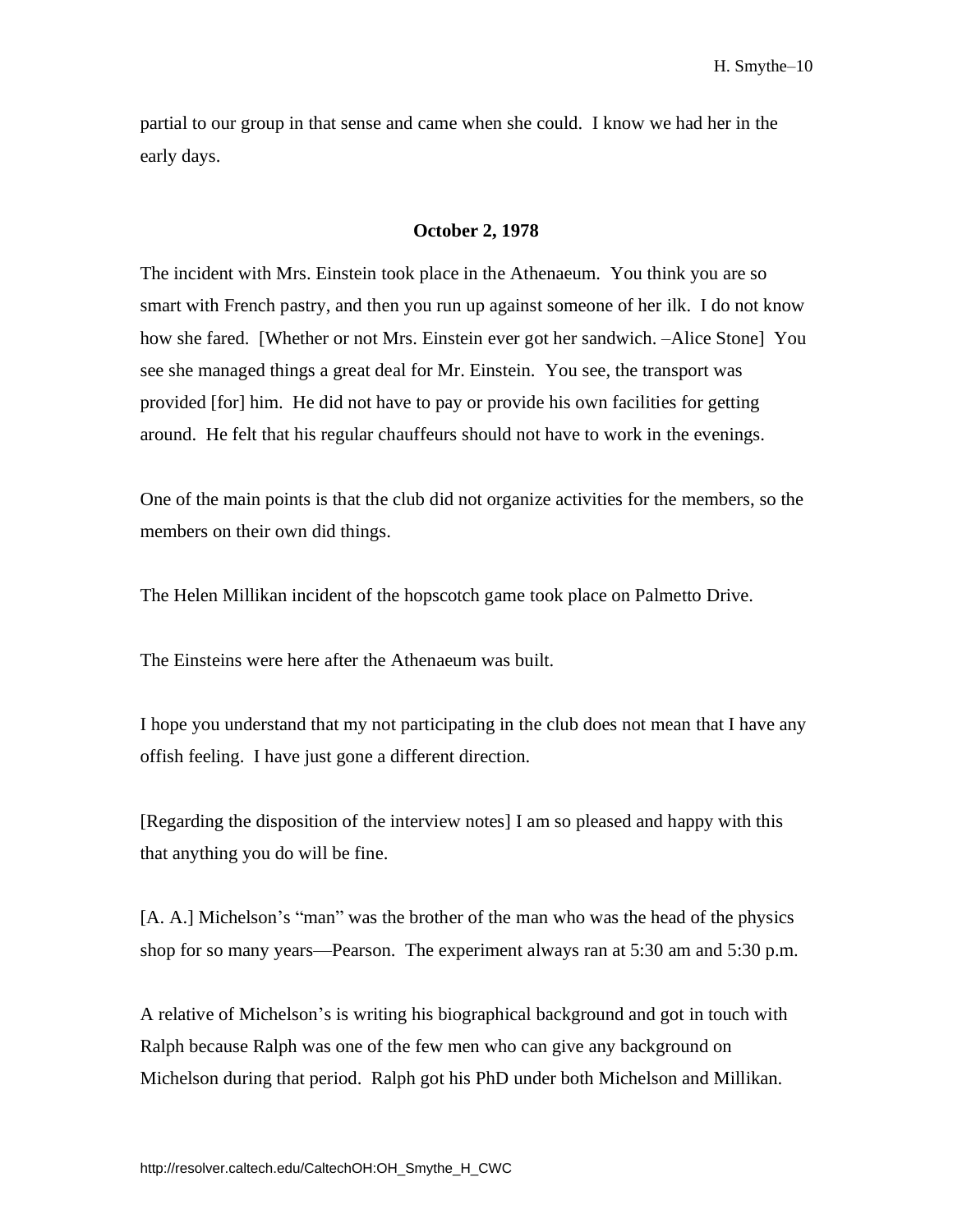Ralph much prefers Michelson to Millikan because Michelson was the better scientist. Millikan was always out raising money.

Millikan was against our going to the Philippines because of Ralph's research. There was nothing he could do in the Philippines. I must pay tribute to Ralph's feeling that we must do something like that before we get tied down with property and a home. I could see Millikan's point of view, but it was also a great opportunity for us to do something like that at the time. Ralph had an official position.